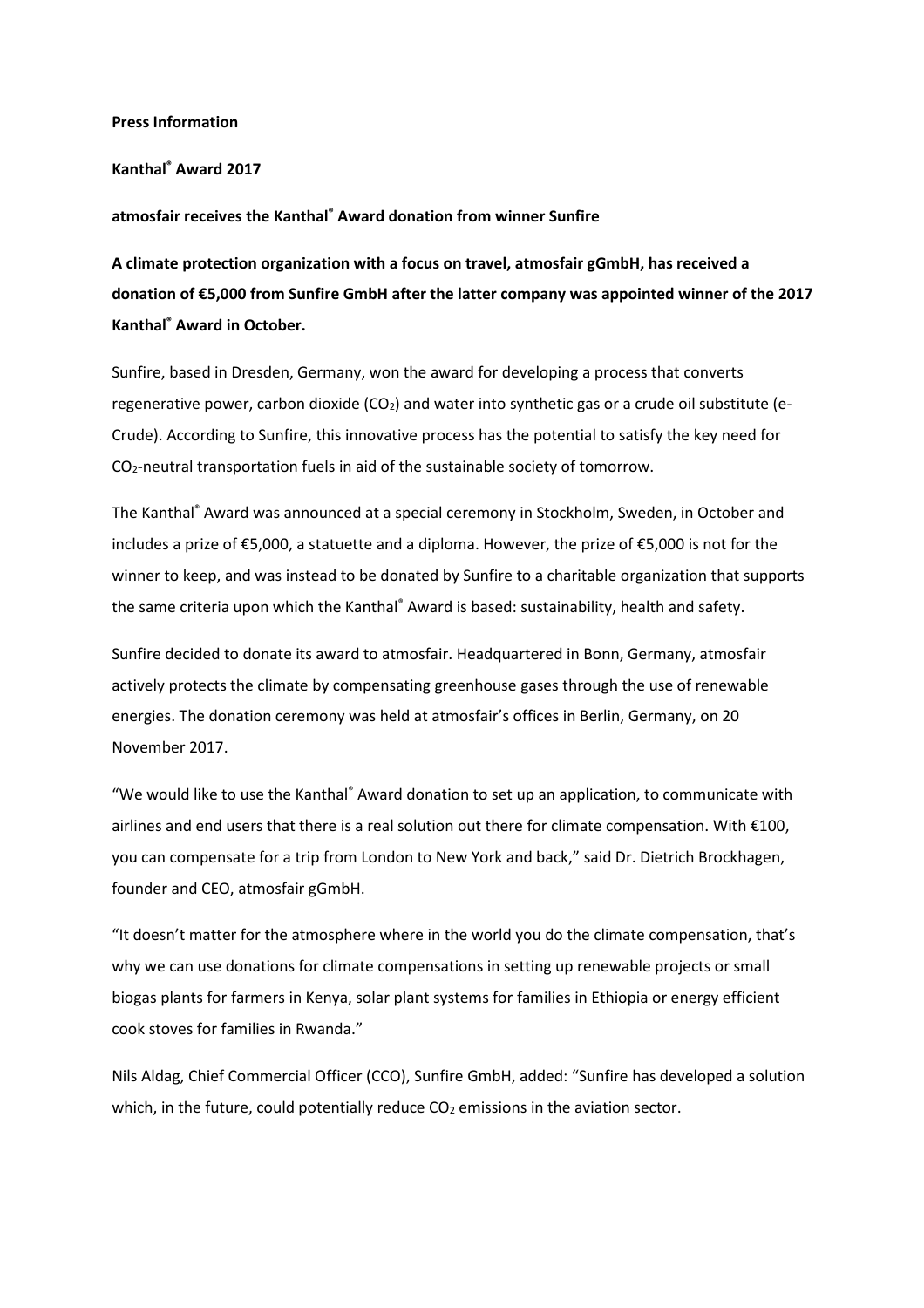"There is a perfect match between the atmosfair and Sunfire organizations and I think the spirit of we receiving an award and then dedicating it to another great idea basically multiplies the joy of winning the Kanthal® Award."

The Kanthal® Award is a yearly event and has now been awarded three times.

The first winner in 2015 was the ArcelorMittal Desvres site, in France, for its use of furnace rollers without water cooling. In 2016, the winner was Proton Power Inc, USA for its green and clean energy supply.

For further information please visit: http://www.kanthalaward.com/

# -ENDS-

Image caption: From the left: Dr. Dietrich Brockhagen, founder and CEO of atmosfair gGmbH, receives a donation of the 2017 Kanthal® Award prize from the winner, Sunfire, represented by Nils Aldag, CCO. (Photo: Andreas Dahlström, Sitesing)

## For more information contact:

Katja Mattner Manager Marketing & Communications Sunfire GmbH +49 351 89 67 97 – 995 katja.mattner@sunfire.de

Lena Wiig Global Marketing Manager Sandvik Materials Technology Product area Kanthal +46 70 690 9055 lena.wiig@sandvik.com

# About Kanthal® – Part of Sandvik Group

As part of the Sandvik Group, the Kanthal brand represents world class expertise in heating technology products and solutions. The Sandvik Group is a global high technology enterprise with 43,000 employees in 130 countries. Sandvik's operations are concentrated on three core businesses: Sandvik Machining Solutions, Sandvik Mining and Rock Technology and Sandvik Materials Technology.

The Kanthal® business is part of Sandvik Materials Technology, a world-leading manufacturer of advanced stainless steels and special alloys for the most demanding industries, metal powder as well as products for industrial heating.